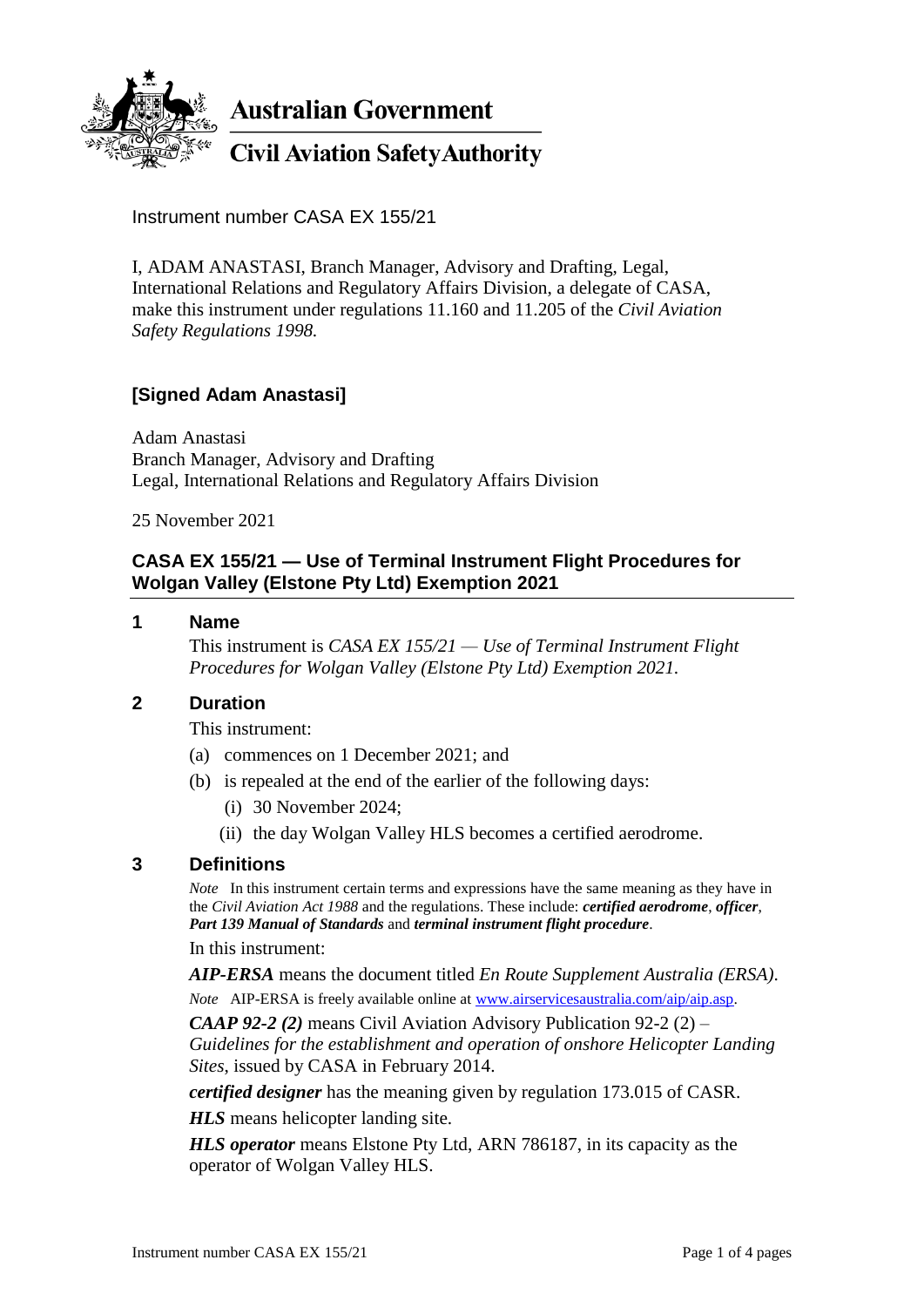*ICAO Doc. 8168 (PANS-OPS)* has the meaning given by regulation 173.010 of CASR.

*TIFP* means terminal instrument flight procedure.

*TIFP designer* means certified designer Global Airspace Solutions Pty Ltd, ARN 826936.

*Wolgan Valley HLS* means the Wolgan Valley helicopter landing site (YWVR).

### **4 Exemption**

- (1) The HLS operator is exempt from compliance with regulation 139.025 of CASR in relation to a helicopter point in space TIFP that:
	- (a) was designed by the TIFP designer; and
	- (b) is for Wolgan Valley HLS.

*Note* Wolgan Valley HLS is an uncertified aerodrome for which the TIFP designer has developed a TIFP. Under subregulation 139.025 (1) of CASR, the operator of an aerodrome must hold an aerodrome certificate for the aerodrome if:

(a) there is a terminal instrument flight procedure for the aerodrome; and

(b) the procedure is not only for use in a specialised helicopter operation.

(2) The exemption is subject to the conditions mentioned in Schedule 1.

### **Schedule 1 Conditions**

- 1 The HLS operator must comply with the guidelines in CAAP 92-2 (2*)* that are relevant to the use of Wolgan Valley HLS by the HLS operator. *Note* CAAP 92-2 (2) is available on the CASA website.
- 2 The HLS operator must, in writing, notify the TIFP designer at least 30 days before no longer operating Wolgan Valley HLS.
- 3 For clause 2, in the notice given to the TIFP designer, the HLS operator must request that the TIFP designer withdraw all TIFPs for Wolgan Valley HLS.
- 4 The HLS operator must, in writing, notify CASA at least 30 days before no longer operating Wolgan Valley HLS.
- 5 The HLS operator must not transfer operation of Wolgan Valley HLS to another operator unless the HLS operator has:
	- (a) given CASA at least 30 days written notice of the proposal to transfer operation; and
	- (b) received CASA's written approval of the transfer.
- 6 If the HLS operator receives CASA written approval to transfer operation of Wolgan Valley HLS, the HLS operator must immediately notify the TIFP designer in writing of the following:
	- (a) the date on which the HLS operator is transferring operation of Wolgan Valley HLS;
	- (b) contact details of the new operator.
- 7 The HLS operator must comply with Subpart 175.D of CASR in relation to Wolgan Valley HLS as if it were an aeronautical data originator.

*Note* Compliance with Subpart 175.D of CASR includes, but is not limited to, compliance with

(a) paragraph 175.445 (1) (b), which requires an aeronautical data originator to appoint a single senior manager within the originator's organisation as the AIP responsible person for the originator; and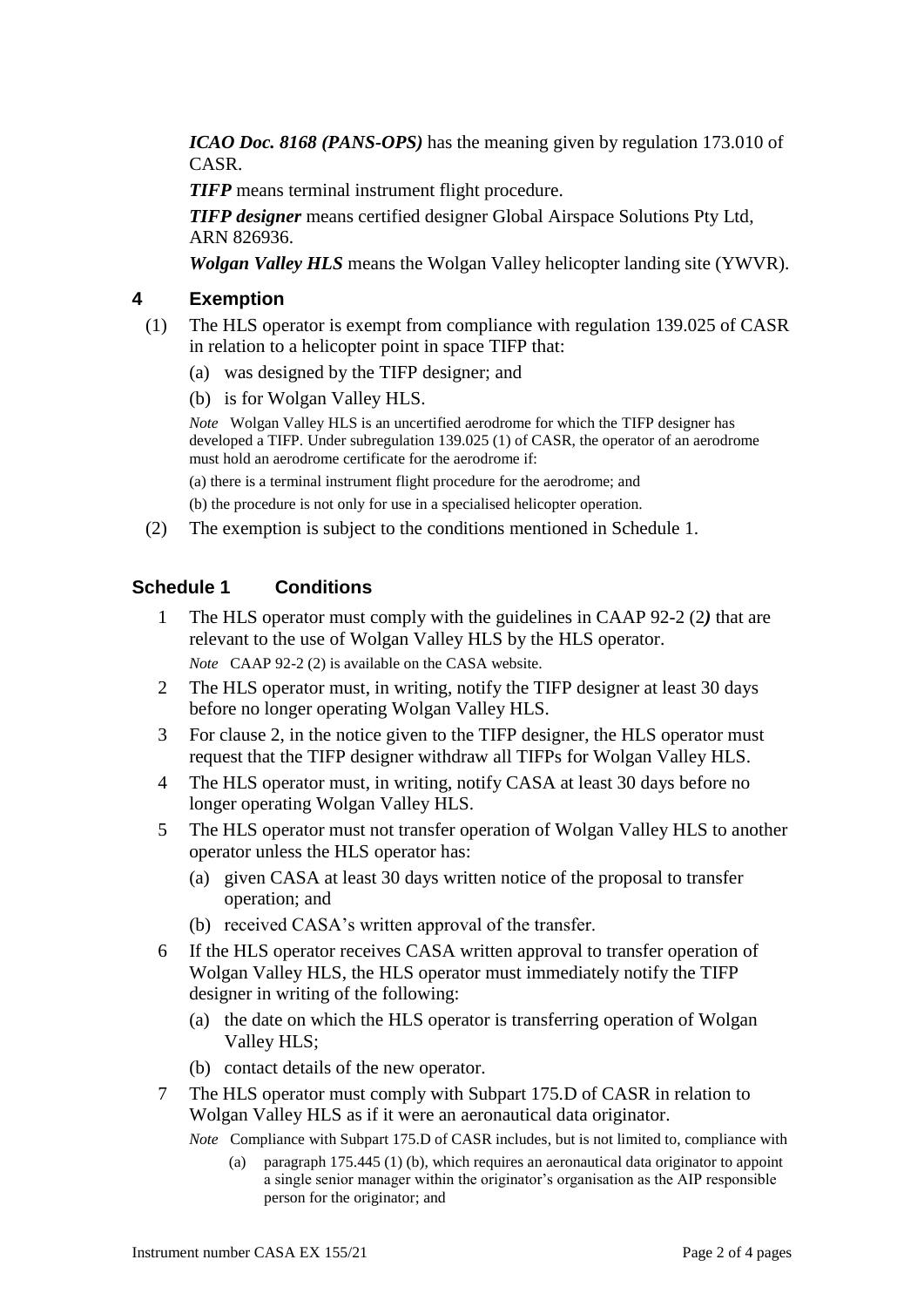- (b) paragraph 175.445 (4) (b), which requires an aeronautical data originator to appoint a person in the originator's organisation as a NOTAM authorised person for the originator.
- 8 Subject to clause 9, the HLS operator must publish the following information regarding Wolgan Valley HLS in the AIP-ERSA:
	- (a) the name of the HLS;
	- (b) the name, address and contact details of the HLS operator;
	- (c) the State or Territory in which the HLS is located and the latitude and longitude coordinates;
	- (d) the elevation of the HLS;
	- (e) the magnetic variation at the HLS;
	- (f) the Coordinated Universal Time (UTC) time zone in which the HLS is located;
	- (g) the International Civil Aviation Organization aerodrome code for the HLS, being YWVR;
	- (h) that the HLS is uncertified;
	- (i) that the HLS is a private HLS;
	- (j) charts covering the HLS;
	- (k) if applicable air traffic services or other communication facilities at the HLS and their availability for use;
	- (l) if applicable the types of aviation fuel available and contact details for fuel suppliers;
	- (m) if applicable the contact details for local weather information;
	- (n) if applicable the details of any universal communication system;
	- (o) if applicable special procedures that pilots are required to observe or follow;
	- (p) if applicable the presence and location of obstacles or other hazards, including animals and birds;
	- (q) if applicable noise abatement procedures.
- 9 The HLS operator must advise Airservices Australia as soon as practicable in writing of any change that results in information published in accordance with clause 8 being inaccurate or out of date.
- 10 The HLS operator must establish and document procedures in relation to the operation of Wolgan Valley HLS that describe the following matters:
	- (a) how the operator will comply with the conditions mentioned in this instrument;
	- (b) how the operator will ensure the safe operation of Wolgan Valley HLS, including:
		- (i) conducting regular ground inspections of Wolgan Valley HLS to ensure the HLS remains safe for use, including inspection of surface condition of the HLS, obstacles and other hazards; and
		- (ii) before a helicopter operation is conducted from another location to Wolgan Valley HLS — conducting a check of the HLS to ensure it is safe for use before the helicopter departs the other location; and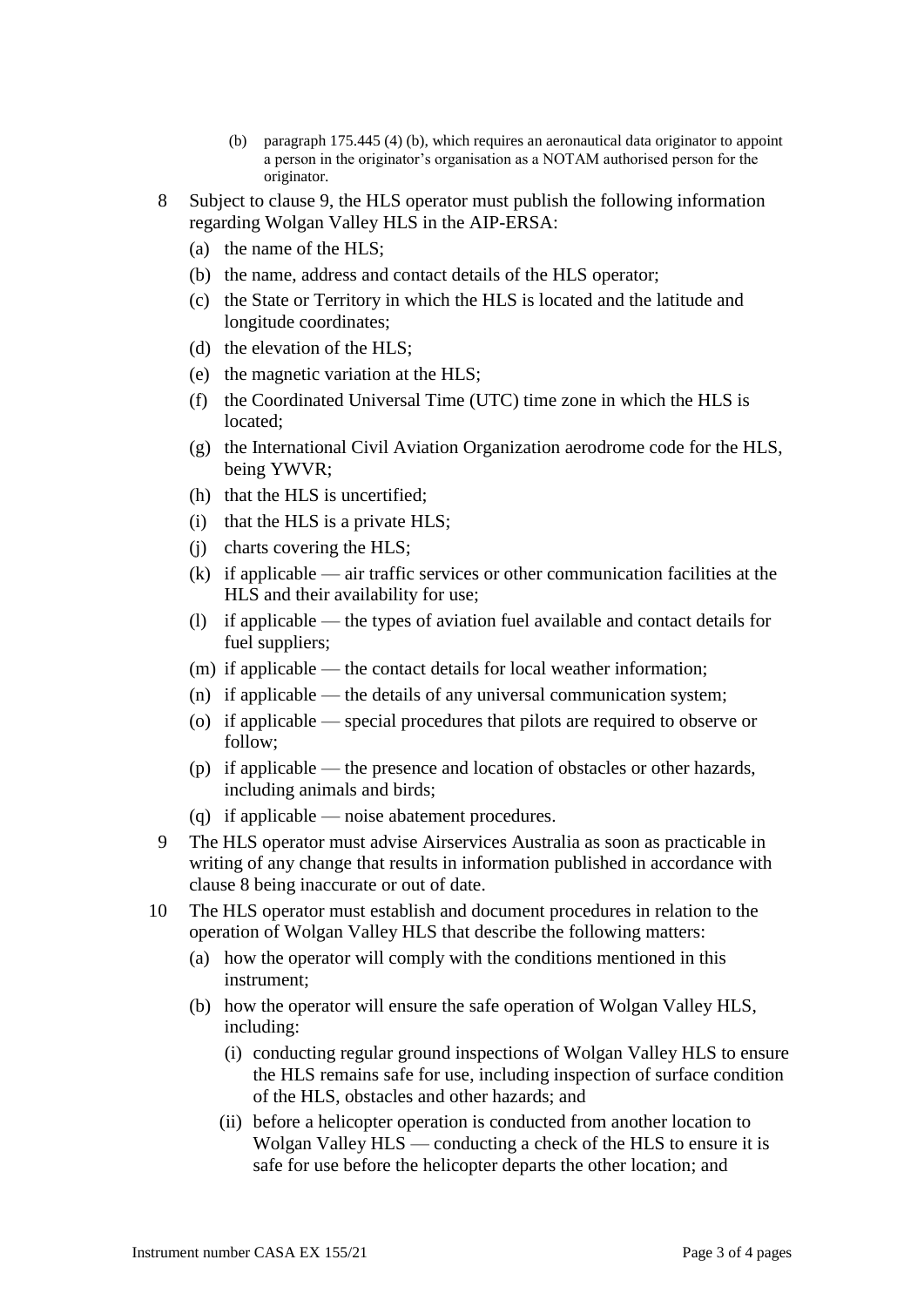(iii) determining whether the final approach and take-off (FATO) area and touchdown and lift-off (TLOF) area are safe for use;

*Note* Wolgan Valley HLS is a private HLS and each helicopter operation being conducted, whether by the HLS operator or by another operator on behalf of the HLS operator, will be known to the HLS operator.

- (c) monitoring and reporting to the TIFP designer any obstacles or proposed obstacles in the vicinity of the HLS, the ICAO Doc. 8168 (PANS-OPS) areas and any other area identified by the TIFP designer;
- (d) conducting, and recording the particulars of, at least 1 detailed ground inspection of Wolgan Valley HLS in every 12 month period to ensure that the HLS remains safe for use;
- (e) for paragraph (d), each detailed ground inspection must use a checklist that includes review of:
	- (i) surface condition of the HLS, including cleanliness and usability of unsealed areas in wet conditions; and
	- (ii) if applicable markings, markers, wind direction indicators and lighting systems; and
	- (iii) any obstacles which may infringe on the obstacle limitation surface or other surfaces nominated by the TIFP designer; and
	- (iv) animal and bird activities in the vicinity of Wolgan Valley HLS; and
	- (v) fencing or other devices that prevent encroachment by persons, vehicles and animals; and
	- (vi) the accuracy of any published NOTAMS;
- (f) for subparagraph (b) (i) and paragraph (d), if defects are discovered during an inspection — recording the defects and reporting them in writing to the HLS operator's chief pilot for rectification to ensure safe operation of the HLS.

*Note* Subregulation 92 (1) of CAR provides that a person must not land an aircraft on, or engage in conduct that causes an aircraft to take off from, a place that does not satisfy one or more particular requirements. Those requirements include, relevantly at paragraph (d), a place (other than a certified aerodrome or an aerodrome for which an arrangement under section 20 of the Act is in force) that is not suitable for use as an aerodrome for the purposes of the landing and taking-off of aircraft. Subregulation 92 (1) also provides that a person must not land an aircraft on, or engage in conduct that causes an aircraft to take off from, a place unless, having regard to all the circumstances of the proposed landing or take-off (including the prevailing weather conditions), the aircraft can land at, or take-off from, the place in safety.

- . 11 The HLS operator must conduct instrument surveys of the HLS approach and take-off climb surfaces and transitional surfaces, using the slope design category guidance mentioned in paragraph 7.2.21 of CAAP 92-2 (2) that is appropriate to the types of helicopters operating at Wolgan Valley HLS.
	- 12 For clause 11, the HLS operator must ensure that:
		- (a) an instrument survey is conducted by the end of 30 November 2022 and then at intervals of not more than 12 months from the day the previous survey was conducted; and
		- (b) the person conducting each instrument survey has the technical qualifications and experience mentioned in paragraph 12.10.(2) (c) of the Part 139 Manual of Standards.